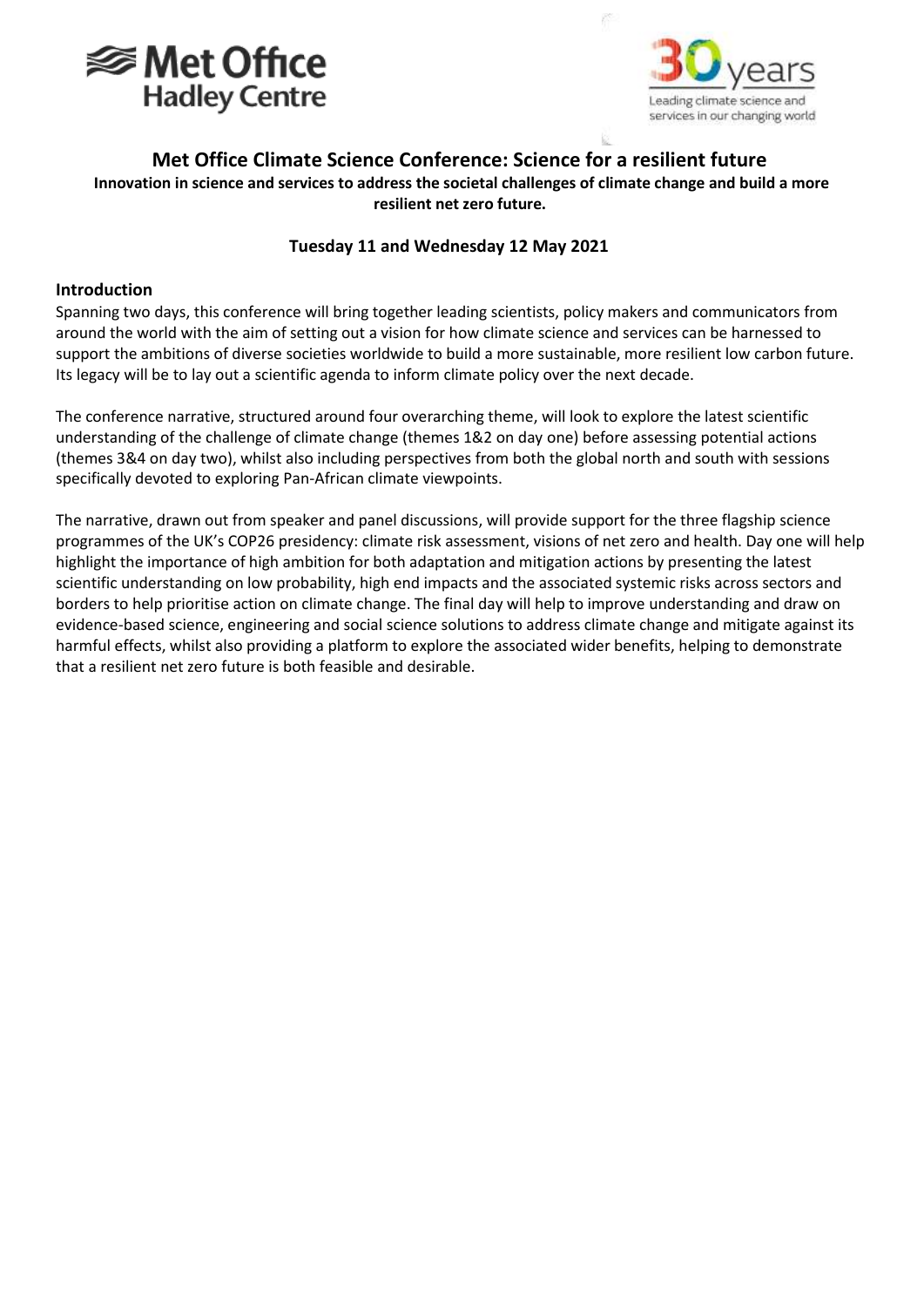# **Draft agenda**

## Including confirmed speakers and panellists

| Tuesday 11 May 2021 | Conference host - Clare Nasir, Met Office Senior Presenter                        |                                                                                             |                                  |  |
|---------------------|-----------------------------------------------------------------------------------|---------------------------------------------------------------------------------------------|----------------------------------|--|
|                     | Welcome addresses                                                                 |                                                                                             |                                  |  |
| 09.00-09.30         |                                                                                   | Professor Stephen Belcher, Met Office Chief Scientist                                       |                                  |  |
|                     | Sir Patrick Vallance, UK Government Chief Scientific Adviser                      |                                                                                             |                                  |  |
|                     | Theme 1 - Current and future risks from climate                                   |                                                                                             |                                  |  |
|                     |                                                                                   |                                                                                             |                                  |  |
|                     | To include keynote speeches on policy and science and a panel discussion with Q&A |                                                                                             |                                  |  |
|                     | Chair                                                                             |                                                                                             |                                  |  |
|                     | Prof Richard Betts MBE, Met Office                                                |                                                                                             |                                  |  |
| 09.30-11.20         | <u>Keynote speakers</u>                                                           |                                                                                             |                                  |  |
|                     | Baroness Brown of Cambridge Julia King, Member of House of Lords                  |                                                                                             |                                  |  |
| Break 10.25-10.35   | Prof Dame Julia Slingo, Former Met Office Chief Scientist (retired)               |                                                                                             |                                  |  |
|                     | Panellists<br>Prof Tim Benton, Chatham House                                      |                                                                                             |                                  |  |
|                     | Dr Pam Berry, Oxford University                                                   |                                                                                             |                                  |  |
|                     | Prof Suraje Dessai, Leeds University                                              |                                                                                             |                                  |  |
|                     | Prof Hayley Fowler, Newcastle University                                          |                                                                                             |                                  |  |
|                     | Dr Dann Mitchell, Bristol University                                              |                                                                                             |                                  |  |
| 11.20-12.00         | Poster session 1                                                                  | Side event                                                                                  | <b>Networking breakout rooms</b> |  |
|                     |                                                                                   | Young people's questions on<br>climate                                                      |                                  |  |
|                     |                                                                                   |                                                                                             |                                  |  |
|                     |                                                                                   | Led by Felicity Liggins, Met                                                                |                                  |  |
|                     |                                                                                   | <b>Office Education Outreach</b><br>Manager                                                 |                                  |  |
| 12.00-13.00         | Lunch                                                                             |                                                                                             |                                  |  |
|                     |                                                                                   |                                                                                             |                                  |  |
|                     |                                                                                   | Theme 2 - High impact, low likelihood outcomes of climate change (including tipping points) |                                  |  |
|                     | To include keynote speeches on policy and science and a panel discussion with Q&A |                                                                                             |                                  |  |
|                     | Chair                                                                             |                                                                                             |                                  |  |
| 13.00-14:35         | Prof Mark New, University of Capetown                                             |                                                                                             |                                  |  |
|                     | Keynote speakers                                                                  |                                                                                             |                                  |  |
|                     | Simon Sharpe, Cabinet Office                                                      |                                                                                             |                                  |  |
|                     | Prof Thomas Stocker, University of Bern                                           |                                                                                             |                                  |  |
|                     | Panellists                                                                        |                                                                                             |                                  |  |
|                     | Prof Rowan Sutton, NCAS                                                           |                                                                                             |                                  |  |
|                     | Prof Michel Crucifix, UCL<br>Crystal Moore, Environment Agency                    |                                                                                             |                                  |  |
|                     | Prof Katharine Mach, Miami University                                             |                                                                                             |                                  |  |
|                     |                                                                                   |                                                                                             |                                  |  |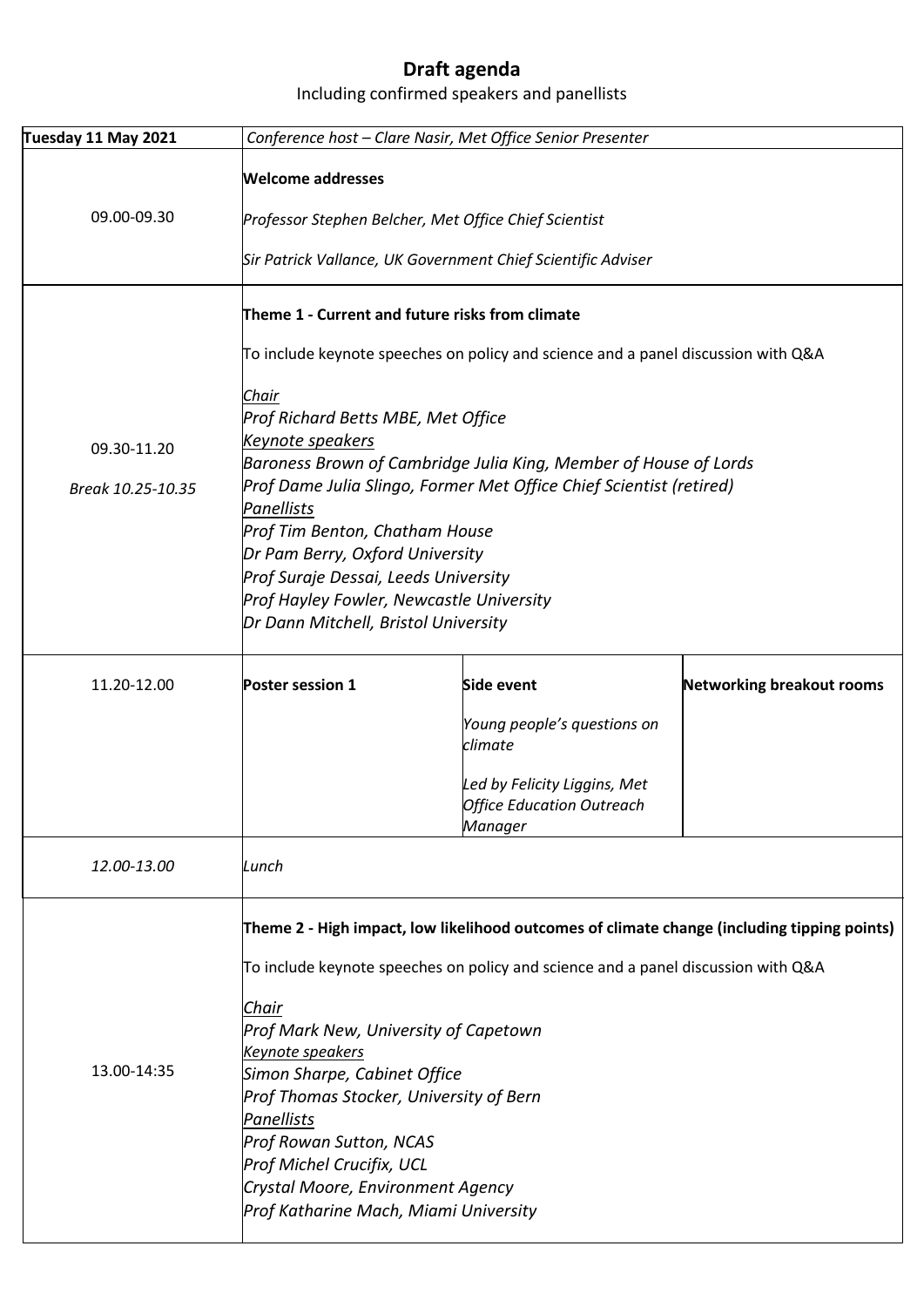| 14.35-15.00 | Break                                                                                                                                                                                                                                                                                                                                                                                                                                                                       |                                                                                                                                                                     |                                  |
|-------------|-----------------------------------------------------------------------------------------------------------------------------------------------------------------------------------------------------------------------------------------------------------------------------------------------------------------------------------------------------------------------------------------------------------------------------------------------------------------------------|---------------------------------------------------------------------------------------------------------------------------------------------------------------------|----------------------------------|
| 15.00-15.45 | <b>Poster session 2</b>                                                                                                                                                                                                                                                                                                                                                                                                                                                     | Side event<br>Visualising climate science<br>Led by Ross Middleham, Met<br>Office Content & Social Lead<br>and Emma Lawrence, Met<br>Office Design & Content Intern | <b>Networking breakout rooms</b> |
| 15.45-17:05 | Pan-Africa climate perspectives<br>To include keynote speech on science and a panel discussion with Q&A<br>Co-chairs<br>Prof Rosa Barciela, Met Office<br>Dr Arame Tall, World Bank<br>Keynote speaker<br>Prof Francois Engelbrecht, Global Change Institute<br>Panellists<br>Prof Fred Semazzi, NC State University<br>Mr Andre Kamga, African Centre of Meteorological Applications for Development<br>Prof Barbara Evans, Leeds University<br>Dr Cath Senior, Met Office |                                                                                                                                                                     |                                  |
| 17.05-17.10 | <b>Closing remarks</b>                                                                                                                                                                                                                                                                                                                                                                                                                                                      |                                                                                                                                                                     |                                  |
| 17.10-18.00 | Informal networking                                                                                                                                                                                                                                                                                                                                                                                                                                                         |                                                                                                                                                                     |                                  |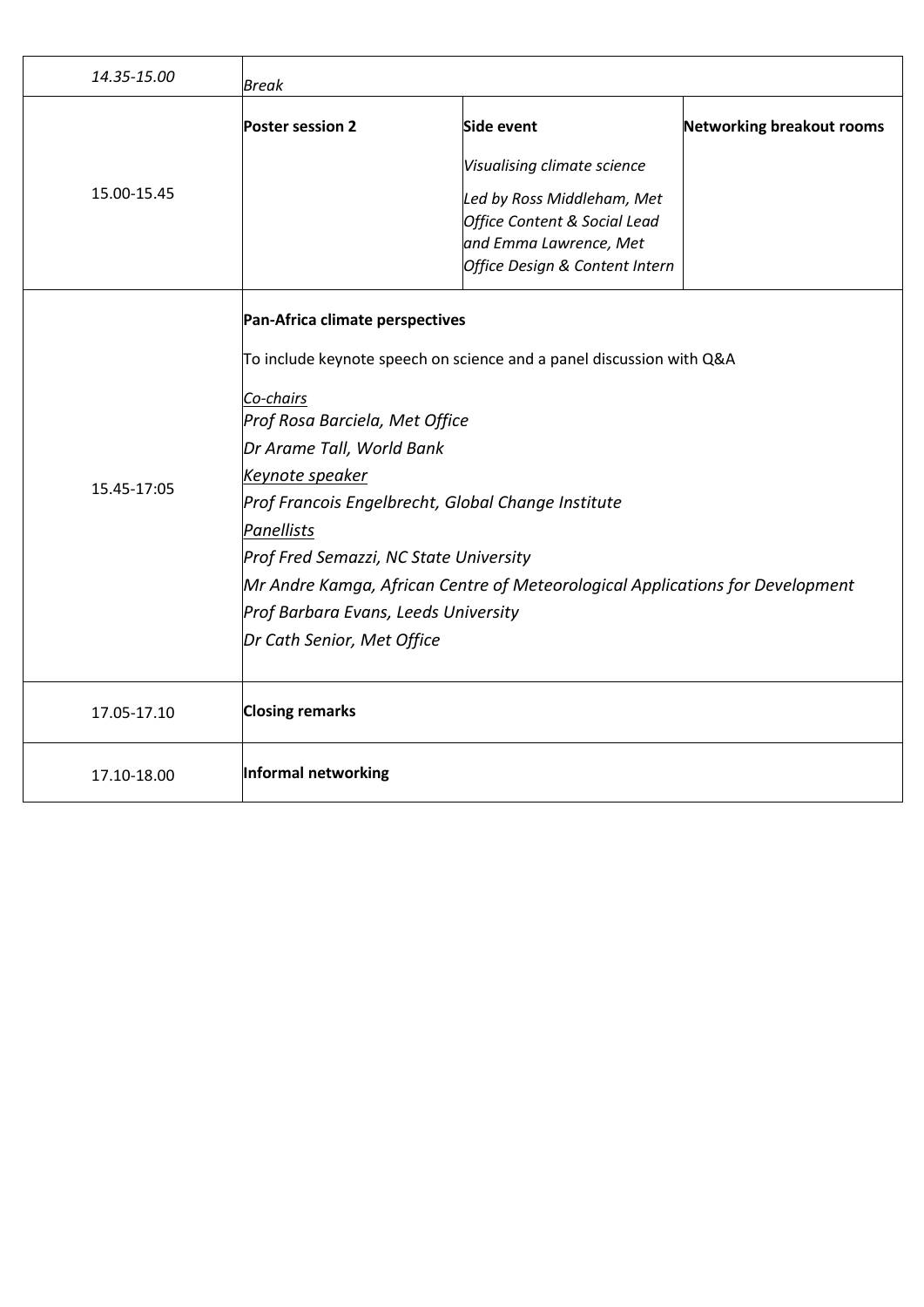| Wednesday 12 May 2021 | Conference host - Clare Nasir, Met Office Senior Presenter                                                |  |  |
|-----------------------|-----------------------------------------------------------------------------------------------------------|--|--|
| 09.00-09.20           | <b>Welcome addresses</b>                                                                                  |  |  |
|                       | Prof Albert Klein Tank, Head Met Office Hadley Centre                                                     |  |  |
|                       | Rt Hon Alok Sharma, COP26 President                                                                       |  |  |
| 09.20-09.55           | Pan-Africa climate perspectives                                                                           |  |  |
|                       | To include keynote speeches and Q&A on technological entrepreneurship and youth: looking<br>to the future |  |  |
|                       | Co-chairs<br>Prof Rosa Barciela, Met Office                                                               |  |  |
|                       | Makoto Suwa, World Bank                                                                                   |  |  |
|                       | Keynote speakers                                                                                          |  |  |
|                       | Ms Zinhle Ngidi, Entrepreneur                                                                             |  |  |
|                       | Ms Amy Pieterse, CSIR                                                                                     |  |  |
| 09.55-10.00           | <b>Break</b>                                                                                              |  |  |
| 10.00-11.20           | Pan-Africa climate perspectives                                                                           |  |  |
|                       | To include:                                                                                               |  |  |
|                       | a panel discussion with Q&A on technological entrepreneurship and youth: looking to<br>٠                  |  |  |
|                       | the future; and                                                                                           |  |  |
|                       | a keynote speech on policy and a panel discussion with Q&A                                                |  |  |
|                       | <u>Co-chairs</u><br>Prof Rosa Barciela, Met Office                                                        |  |  |
|                       | Makoto Suwa, World Bank                                                                                   |  |  |
|                       | Keynote speaker                                                                                           |  |  |
|                       | Mr Ernest Afiesimama, World Meteorological Organization                                                   |  |  |
|                       | Panellists                                                                                                |  |  |
|                       | Ms Pato Kelesitse, Resilient 40                                                                           |  |  |
|                       | Ms Adenike Oladosu, Climate activist                                                                      |  |  |
|                       | Mr Bahati Satir Omar, Social Entrepreneur                                                                 |  |  |
|                       | Ms Elizabeth Wanjiru Wathuti, Environment & climate activist                                              |  |  |
|                       | Dr Mokhele Moeletsi, Agricultural Research Council<br>Mr Boitumelo Nkatlo, BN Aqua Solutions              |  |  |
|                       | Dr Madeleine Thomson, Wellcome Trust                                                                      |  |  |
|                       | Dr Judy Omumbo, Africa Academy of Sciences                                                                |  |  |
|                       | Mrs Susie Kitchens, Department for Business, Energy and Industrial Strategy                               |  |  |
|                       | Dr Rosalind West, Foreign, Commonwealth and Development Office                                            |  |  |
| 11.20-11.30           | <b>Break</b>                                                                                              |  |  |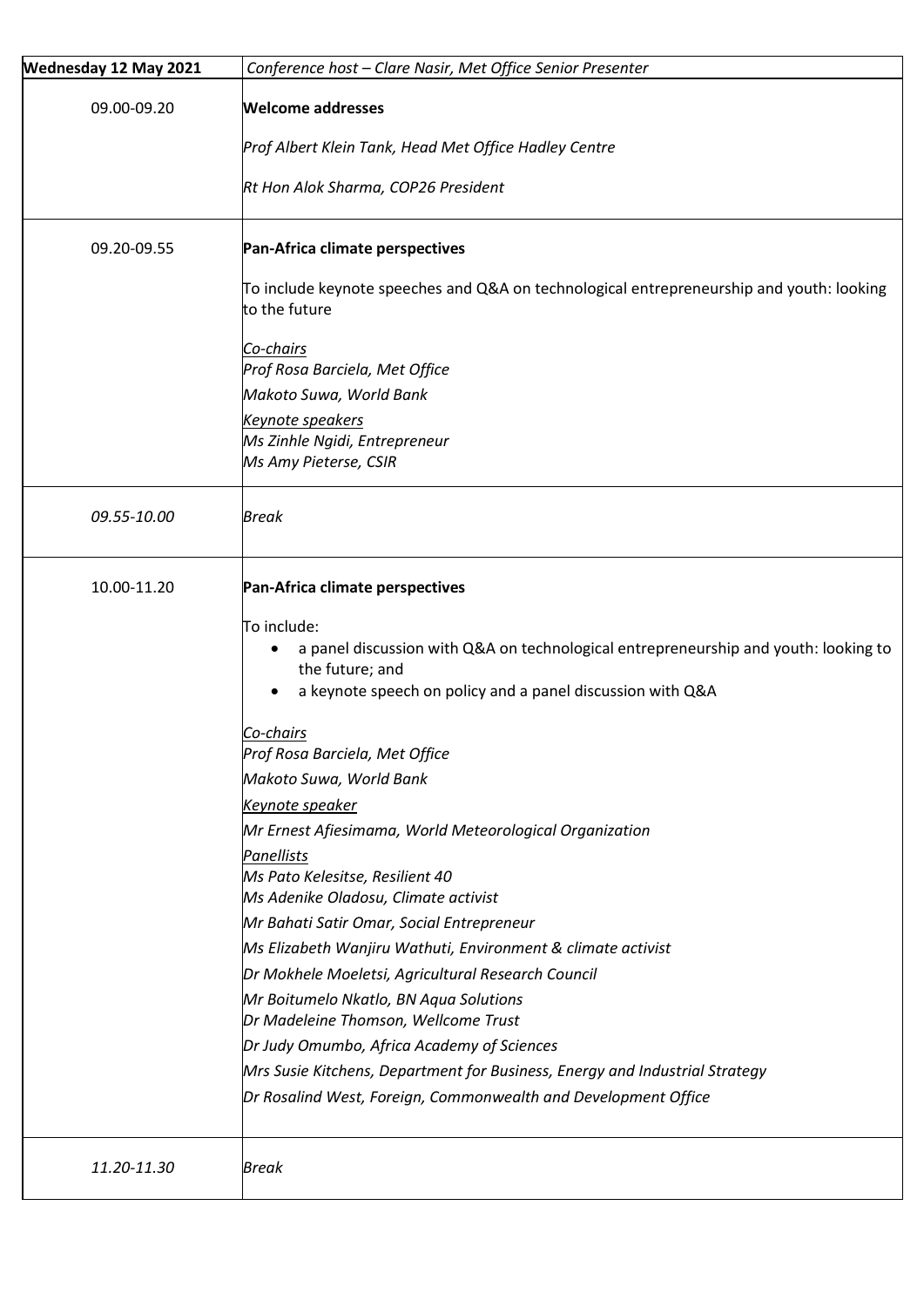| 11.30-12.15                                                 | <b>Poster session 3</b>                                                                                                                                                                                                                     | <b>Side event</b>                                                  | <b>Networking breakout rooms</b> |  |  |
|-------------------------------------------------------------|---------------------------------------------------------------------------------------------------------------------------------------------------------------------------------------------------------------------------------------------|--------------------------------------------------------------------|----------------------------------|--|--|
|                                                             |                                                                                                                                                                                                                                             | Poetry workshop with Mr Gee                                        |                                  |  |  |
| 12.15-13.00                                                 | Lunch                                                                                                                                                                                                                                       |                                                                    |                                  |  |  |
| 13.00-14:35                                                 | Theme 3 - Future carbon and mitigation strategies to avoid the most dangerous impacts of<br>climate change                                                                                                                                  |                                                                    |                                  |  |  |
|                                                             | To include keynote speeches on policy and science and a panel discussion with Q&A<br>Chair                                                                                                                                                  |                                                                    |                                  |  |  |
|                                                             |                                                                                                                                                                                                                                             |                                                                    |                                  |  |  |
|                                                             | Dr Ajay Gambhir, Imperial College London<br>Keynote speakers<br>Prof Paul Monks, BEIS<br>The Right Honourable Lord Stern of Brentford, LSE<br><b>Panellists</b><br>Prof Catherine Mitchell, Exeter Uni<br>Prof Alice Larkin, Manchester Uni |                                                                    |                                  |  |  |
|                                                             |                                                                                                                                                                                                                                             |                                                                    |                                  |  |  |
|                                                             |                                                                                                                                                                                                                                             |                                                                    |                                  |  |  |
|                                                             |                                                                                                                                                                                                                                             |                                                                    |                                  |  |  |
|                                                             | Prof Laura Diaz Anadon, Cambridge Uni<br>Prof Jenny Nelson, Imperial College London                                                                                                                                                         |                                                                    |                                  |  |  |
|                                                             | Mr Jim Maltby, DSTL                                                                                                                                                                                                                         |                                                                    |                                  |  |  |
| 14.35-15.00                                                 | <b>Break</b>                                                                                                                                                                                                                                |                                                                    |                                  |  |  |
| 15.00-16.35                                                 | Theme 4 - Climate resilient development: minimising impacts and trade-offs, and maximising<br>the co-benefits of mitigation and adaptation                                                                                                  |                                                                    |                                  |  |  |
|                                                             | To include keynote speeches on policy and science and a panel discussion with Q&A                                                                                                                                                           |                                                                    |                                  |  |  |
|                                                             | Co-chairs<br>Prof Lea Berrang Ford, Leeds University<br>Prof Jason Lowe OBE, Met Office                                                                                                                                                     |                                                                    |                                  |  |  |
|                                                             |                                                                                                                                                                                                                                             |                                                                    |                                  |  |  |
| Keynote speakers<br>Prof Joyashree Roy, Jadavpur University |                                                                                                                                                                                                                                             |                                                                    |                                  |  |  |
|                                                             | Prof Brian O'Neill, Pacific Northwest National Laboratory                                                                                                                                                                                   |                                                                    |                                  |  |  |
|                                                             |                                                                                                                                                                                                                                             | Prof Charlotte Watts, Foreign, Commonwealth and Development Office |                                  |  |  |
|                                                             | Panellists<br>Dr Neil Jennings, Imperial College London                                                                                                                                                                                     |                                                                    |                                  |  |  |
|                                                             | Prof Mans Nilsson, Stockholm Environment Institute<br>Dr Jessica Omukuti, University of York                                                                                                                                                |                                                                    |                                  |  |  |
|                                                             | Dr Adelle Thomas, Bahamas University                                                                                                                                                                                                        |                                                                    |                                  |  |  |
| 16.35-16.40                                                 | Mr Gee closing poem                                                                                                                                                                                                                         |                                                                    |                                  |  |  |
| 16.40-17.00                                                 | <b>Summarising remarks</b>                                                                                                                                                                                                                  |                                                                    |                                  |  |  |
|                                                             | Prof Peter Stott, Met Office                                                                                                                                                                                                                |                                                                    |                                  |  |  |
|                                                             | Prof Stephen Belcher, Met Office                                                                                                                                                                                                            |                                                                    |                                  |  |  |